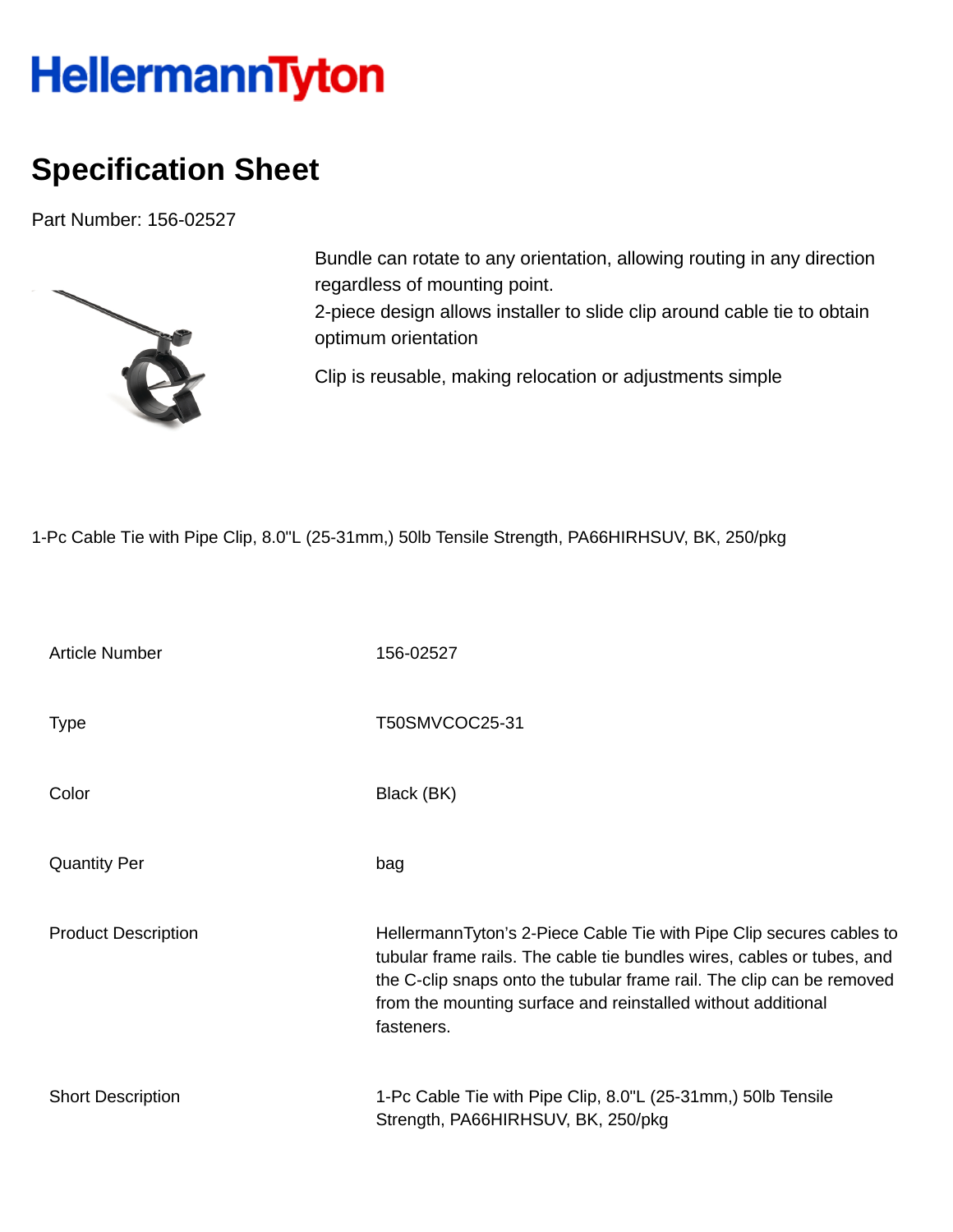| Minimum Tensile Strength (Imperial)   | 50.0        |
|---------------------------------------|-------------|
| Minimum Tensile Strength (Metric)     | 222.0       |
| Length L (Imperial)                   | 8.27        |
| Length L (Metric)                     | 210.0       |
| <b>Fixation Method</b>                | Omega Clips |
| <b>Identification Plate Position</b>  | none        |
| Width W (Imperial)                    | 0.19        |
| Width W (Metric)                      | 4.7         |
| <b>Bundle Diameter Min (Imperial)</b> | 0.08        |
| <b>Bundle Diameter Min (Metric)</b>   | 2.0         |
| <b>Bundle Diameter Max (Imperial)</b> | 1.97        |
| <b>Bundle Diameter Max (Metric)</b>   | 50.0        |
| Thickness T (Metric)                  | 1.35        |